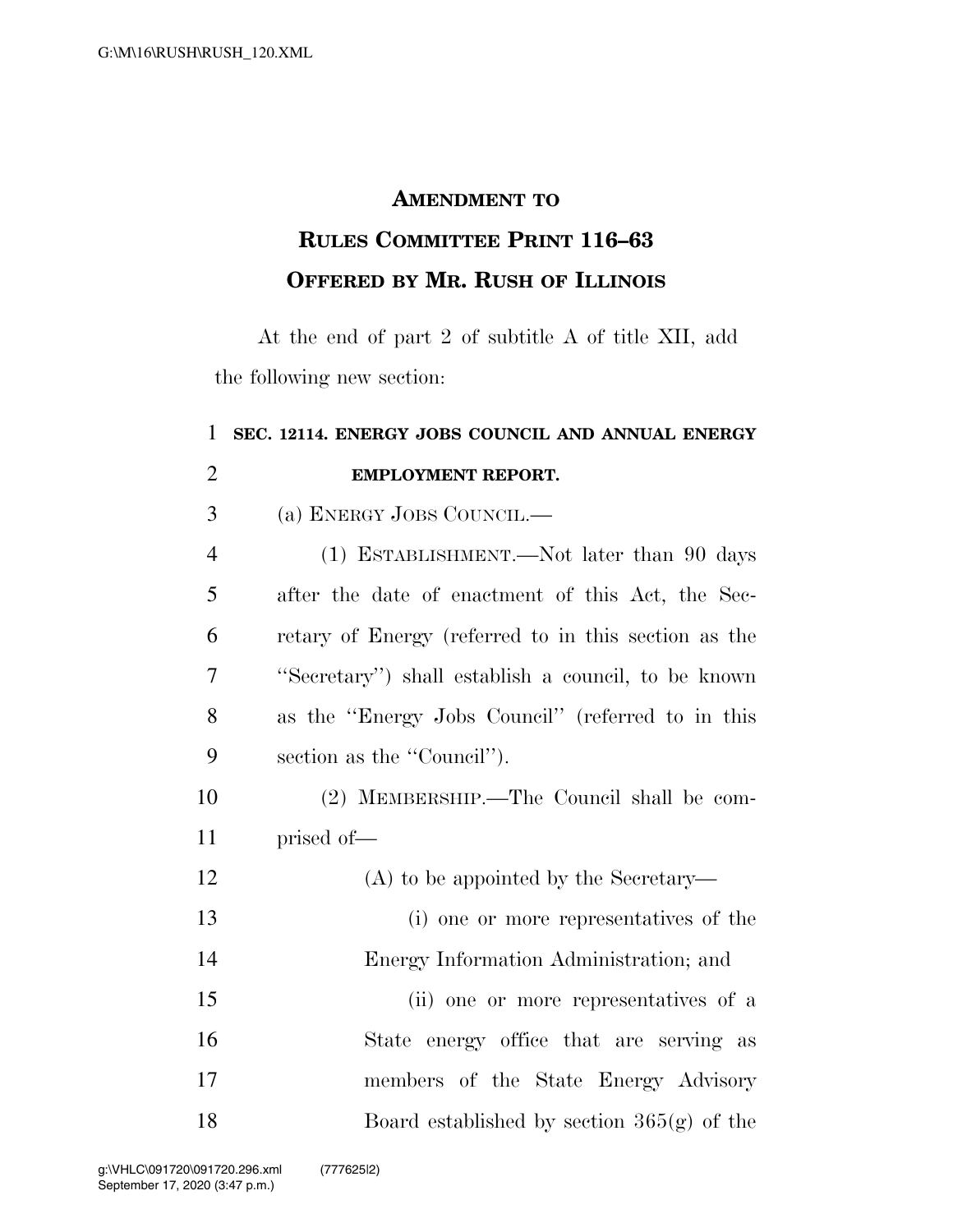| $\mathbf{1}$   | Energy Policy and Conservation Act (42)          |
|----------------|--------------------------------------------------|
| $\overline{2}$ | U.S.C. $6325(g)$ ;                               |
| 3              | (B) to be appointed by the Secretary of          |
| $\overline{4}$ | Commerce—                                        |
| 5              | (i) one or more representatives of the           |
| 6              | Department of Commerce; and                      |
| 7              | (ii) one or more representatives of the          |
| 8              | Bureau of the Census;                            |
| 9              | (C) one or more representatives of the Bu-       |
| 10             | reau of Labor Statistics, to be appointed by the |
| 11             | Secretary of Labor; and                          |
| 12             | (D) one or more representatives of any           |
| 13             | other Federal agency the assistance of which is  |
| 14             | required to carry out this Act, as determined by |
| 15             | the Secretary, to be appointed by the head of    |
| 16             | the applicable agency.                           |
| 17             | (b) SURVEY AND ANALYSIS.—                        |
| 18             | (1) IN GENERAL.—The Council shall—               |
| 19             | (A) conduct a survey of employers in the         |
| 20             | energy, energy efficiency, renewable energy, and |
| 21             | motor vehicle sectors of the economy of the      |
| 22             | United States; and                               |
| 23             | (B) perform an analysis of the employment        |
| 24             | figures and demographics in those sectors, in-   |
| 25             | cluding the number of personnel in each sector   |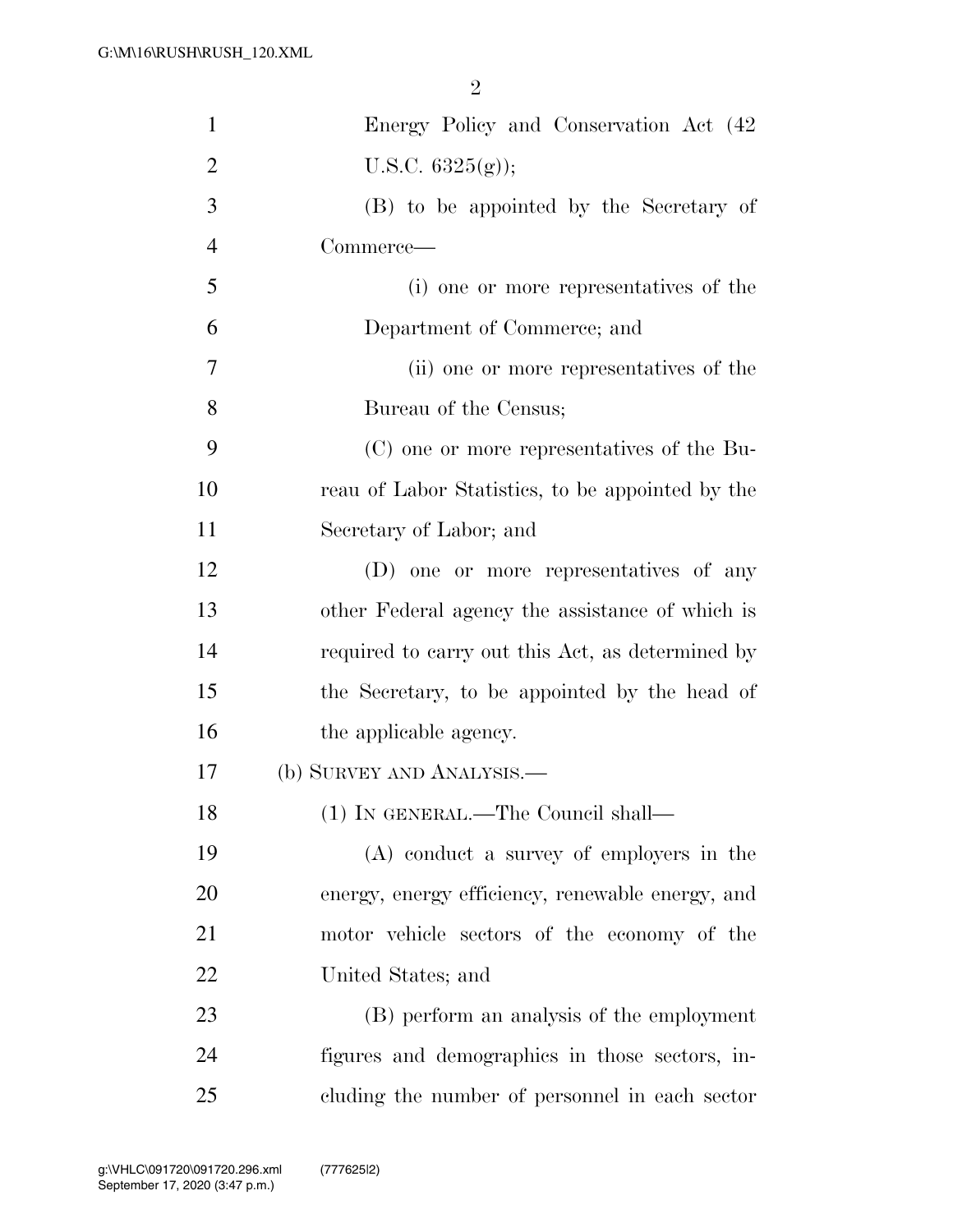| $\mathbf{1}$   | who devote a substantial portion of working         |
|----------------|-----------------------------------------------------|
| $\overline{2}$ | hours, as determined by the Secretary, to com-      |
| 3              | pliance matters.                                    |
| $\overline{4}$ | (2) METHODOLOGY.—In conducting the survey           |
| 5              | and analysis under paragraph (1), the Council shall |
| 6              | employ a methodology that—                          |
| 7              | $(A)$ was approved in 2016 by the Office of         |
| 8              | Management and Budget for use in the docu-          |
| 9              | ment entitled "OMB Control Number 1910-             |
| 10             | 5179'';                                             |
| 11             | (B) uses a representative, stratified sam-          |
| 12             | pling of businesses in the United States; and       |
| 13             | (C) is designed to elicit a comparable num-         |
| 14             | ber of responses from businesses in each State      |
| 15             | and with the same North American Industry           |
| 16             | Classification System codes as were received for    |
| 17             | the 2016 and 2017 reports entitled "U.S. En-        |
| 18             | ergy and Employment Report".                        |
| 19             | (3) CONSULTATION.—In conducting the survey          |
| <b>20</b>      | and analysis under paragraph (1), the Council shall |
| 21             | consult with key stakeholders, including—           |
| <u>22</u>      | (A) as the Council determines to be appro-          |
| 23             | priate, the heads of relevant Federal agencies      |
| 24             | and offices, including—                             |
| 25             | (i) the Secretary of Commerce;                      |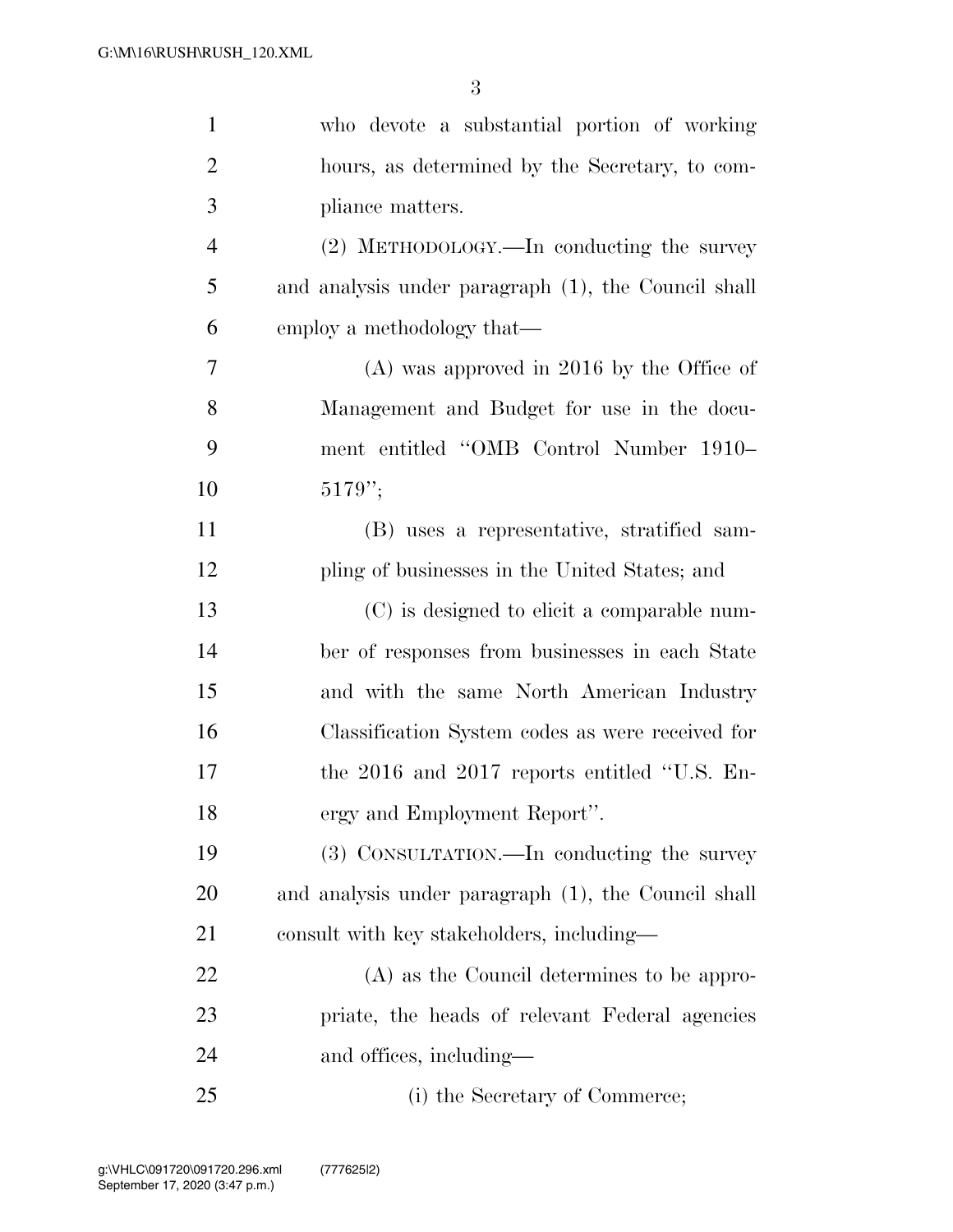| $\mathbf{1}$   | (ii) the Secretary of Transportation;                    |
|----------------|----------------------------------------------------------|
| $\overline{2}$ | (iii) the Director of the Bureau of the                  |
| 3              | Census;                                                  |
| $\overline{4}$ | (iv) the Commissioner of the Bureau                      |
| 5              | of Labor Statistics; and                                 |
| 6              | (v) the Administrator of the Environ-                    |
| $\overline{7}$ | mental Protection Agency;                                |
| 8              | (B) States;                                              |
| 9              | (C) the State Energy Advisory Board es-                  |
| 10             | tablished by section $365(g)$ of the Energy Pol-         |
| 11             | icy and Conservation Act $(42 \text{ U.S.C. } 6325(g));$ |
| 12             | and                                                      |
| 13             | (D) energy industry trade associations.                  |
| 14             | $(c)$ REPORT.—                                           |
| 15             | $(1)$ In GENERAL.—Not later than 1 year after            |
| 16             | the date of enactment of this Act, and annually          |
| 17             | thereafter, the Secretary shall—                         |
| 18             | (A) make publicly available on the website               |
| 19             | of the Department of Energy a report, to be en-          |
| 20             | titled the "U.S. Energy and Employment Re-               |
| 21             | port", describing the employment figures and             |
| 22             | demographics in the energy, energy efficiency,           |
| 23             | and motor vehicle sectors of the United States           |
| 24             | based on the survey and analysis conducted               |
| 25             | under subsection (b); and                                |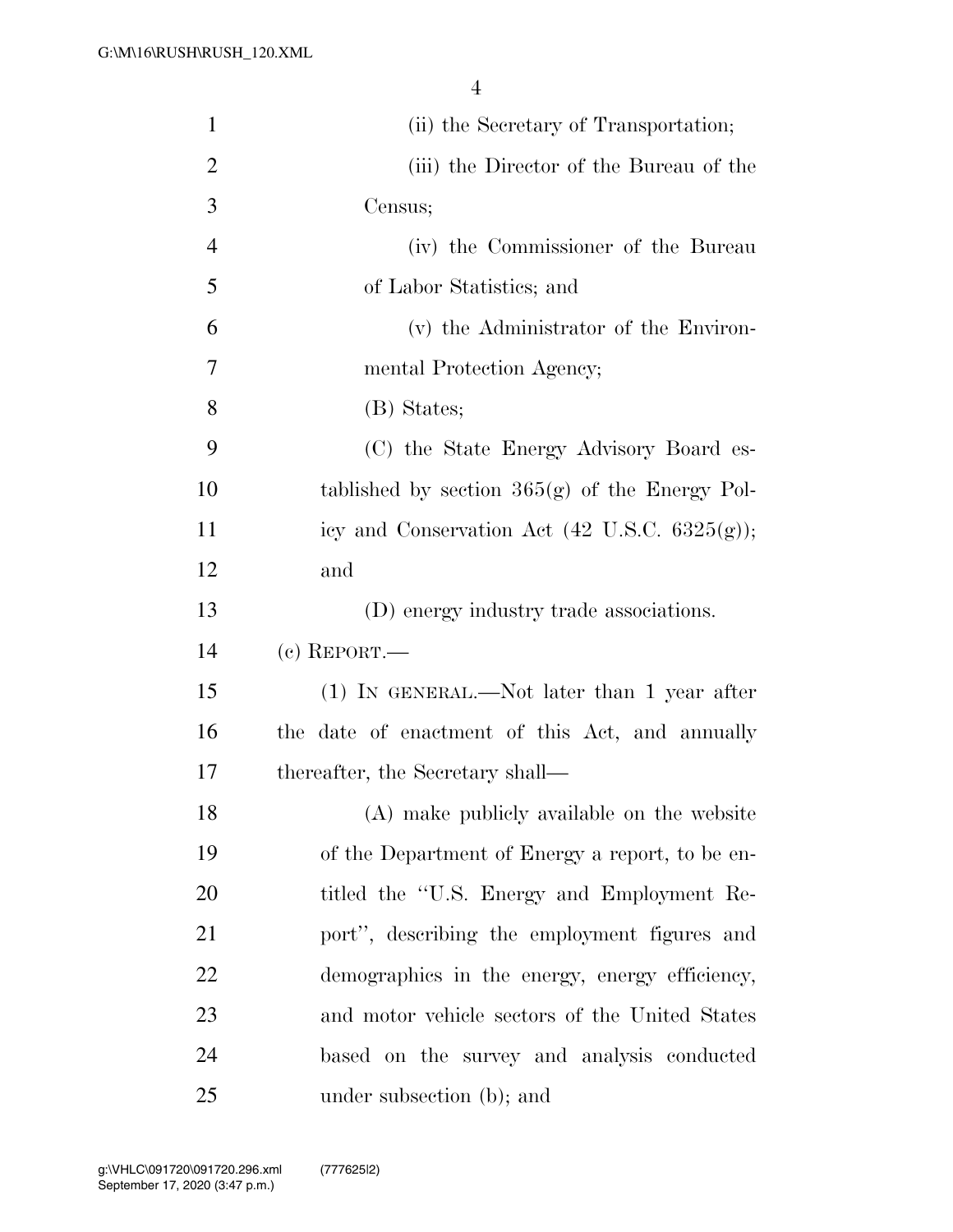| $\mathbf{1}$   | (B) subject to the requirements of the           |
|----------------|--------------------------------------------------|
| $\overline{2}$ | Confidential Information Protection and Statis-  |
| 3              | tical Efficiency Act of 2002 (44 U.S.C. 3501)    |
| $\overline{4}$ | note; Public Law 107–347), make the data col-    |
| 5              | lected by the Council publicly available on the  |
| 6              | website of the Department of Energy.             |
| 7              | $(2)$ CONTENTS.—                                 |
| 8              | (A) IN GENERAL.—The report under para-           |
| 9              | graph (1) shall include employment figures and   |
| 10             | demographic data for-                            |
| 11             | (i) the energy sector of the economy             |
| 12             | of the United States, including—                 |
| 13             | (I) the electric power generation                |
| 14             | and fuels sector; and                            |
| 15             | (II) the transmission, storage,                  |
| 16             | and distribution sector;                         |
| 17             | (ii) the energy efficiency sector of the         |
| 18             | economy of the United States; and                |
| 19             | (iii) the motor vehicle sector of the            |
| 20             | economy of the United States.                    |
| 21             | (B) INCLUSION.—With respect to each sec-         |
| 22             | tor described in subparagraph $(A)$ , the report |
| 23             | under paragraph (1) shall include employment     |
| 24             | figures and demographic data sorted by—          |